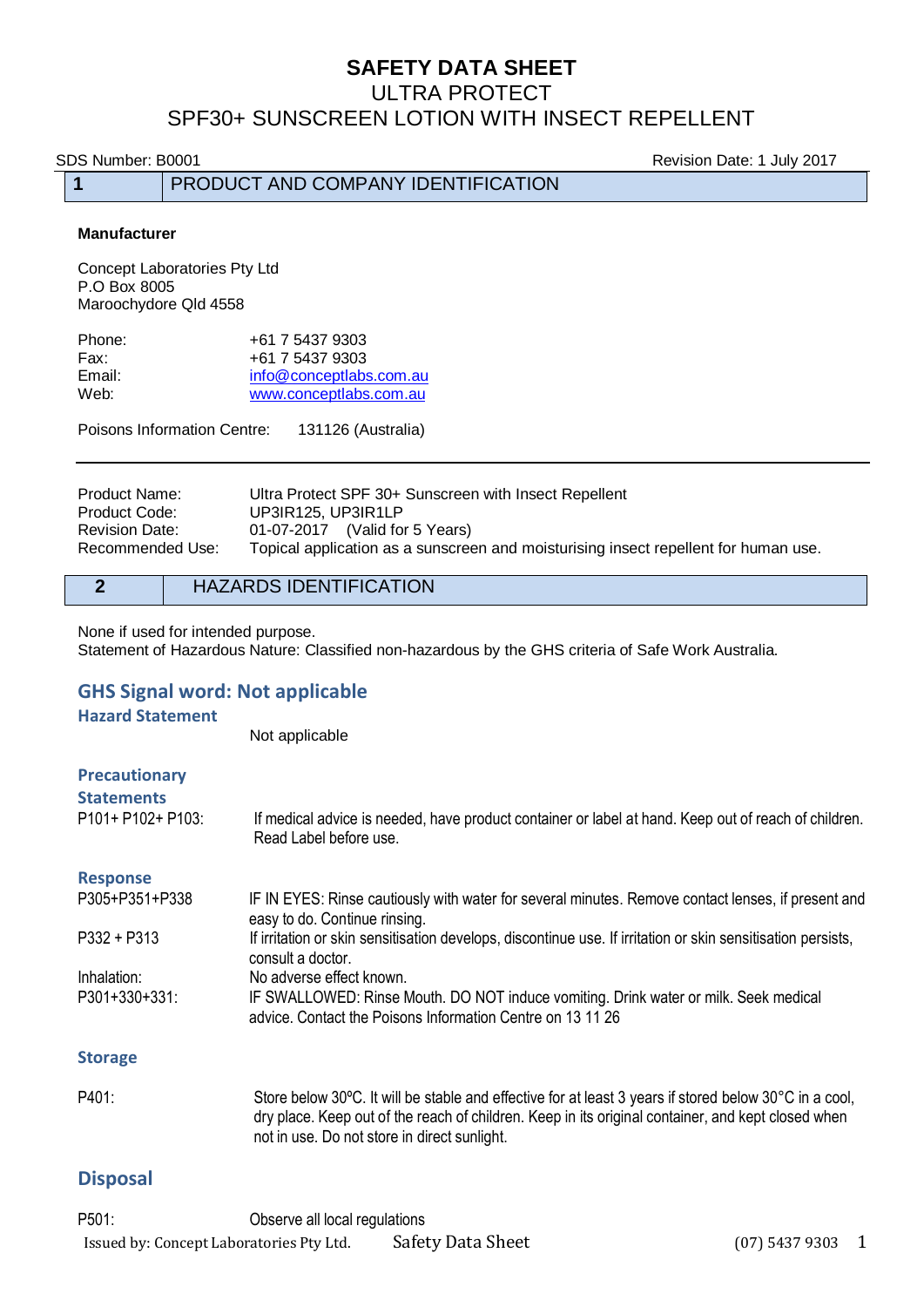# **SAFETY DATA SHEET** ULTRA PROTECT SPF30+ SUNSCREEN LOTION WITH INSECT REPELLENT

SDS Number: B0001 Revision Date: 1 July 2017

|                      | 3                 | <b>COMPOSITION / INFORMATION ON INGREDIENTS</b> |               |           |
|----------------------|-------------------|-------------------------------------------------|---------------|-----------|
|                      |                   | Ingredients:                                    | CAS#          | $%$ (w/w) |
| <b>ACTIVES</b>       |                   | Octyl Methoxycinnamate                          | 5466-77-3     | 7.50      |
|                      |                   | <b>Titanium Dioxide</b>                         | 13463-67-7    | 2.50      |
|                      |                   | Diethyltoluamide (DEET)                         | 134-62-3      | 4.00      |
|                      |                   | Octylbicycloheptene Dicarboximide               | 113-48-4      | 2.00      |
| <b>PRESERVATIVES</b> |                   | Dipropyl Isocinchomeronate                      | 136-45-8      | 1.50      |
|                      |                   | Methyl Paraben                                  | 99-76-3       | 0.10      |
|                      |                   | Propyl Paraben                                  | $94 - 13 - 3$ | 0.20      |
|                      |                   | Diazolidinyl Urea                               | 78491-02-8    | 0.40      |
|                      | <b>EXCIPIENTS</b> | Non Hazardous Cream Base                        | N/A           | To 100%   |

# **4** FIRST AID MEASURES

| Inhalation:<br><b>Skin Contact:</b> | Not normally required, no adverse affect known.<br>Not normally required, if so, rinse skin or shower with water.<br>If irritation or skin sensation develops discontinue use.                                                         |
|-------------------------------------|----------------------------------------------------------------------------------------------------------------------------------------------------------------------------------------------------------------------------------------|
|                                     | If irritation or skin sensation persists, consult a doctor.                                                                                                                                                                            |
| <b>Eye Contact:</b>                 | Immediately flush eyes with large amounts of water for at least 15 minutes, lifting<br>eyelids occasionally to facilitate irrigation. Seek Medical Advice.                                                                             |
| Ingestion:                          | DO NOT induce vomiting. Drink plenty of water or milk. Rinse mouth thoroughly with water until<br>no taste remains. If poisoning occurs seek medical attention immediately. For advice, contact<br>Poisons Information Centre: 131126. |
| <b>Additional info:</b>             | In case of discomfort or irritation discontinue use. If necessary consult a physician.<br>Advice to doctor: Treat symptomatically.                                                                                                     |

# **5** FIRE FIGHTING MEASURES

**Hazchem Code:** None allocated **Extinguishing Media:** N/A **Hazardous Decomposition Products:** N/A **Advice for Firefighters:** N/A

# **6** ACCIDENTAL RELEASE MEASURES

| Emergency        |                                                                                                           |
|------------------|-----------------------------------------------------------------------------------------------------------|
| Procedure:       | N/A                                                                                                       |
| Environmental    |                                                                                                           |
| precautions:     | N/A                                                                                                       |
| Spills/Clean up: | This product is sold in small packages therefore the accidental release is not usually cause for concern. |
|                  | Slippery when spilled. Collect and dispose of spilled material per local regulations. Wash away any       |
|                  | remnants with warm water and detergent.                                                                   |

### **7** HANDLING AND STORAGE

# **Handling**

**Precautions:** Avoid contact with eyes and ingestion. If mold has formed, do not use, dispose in garbage.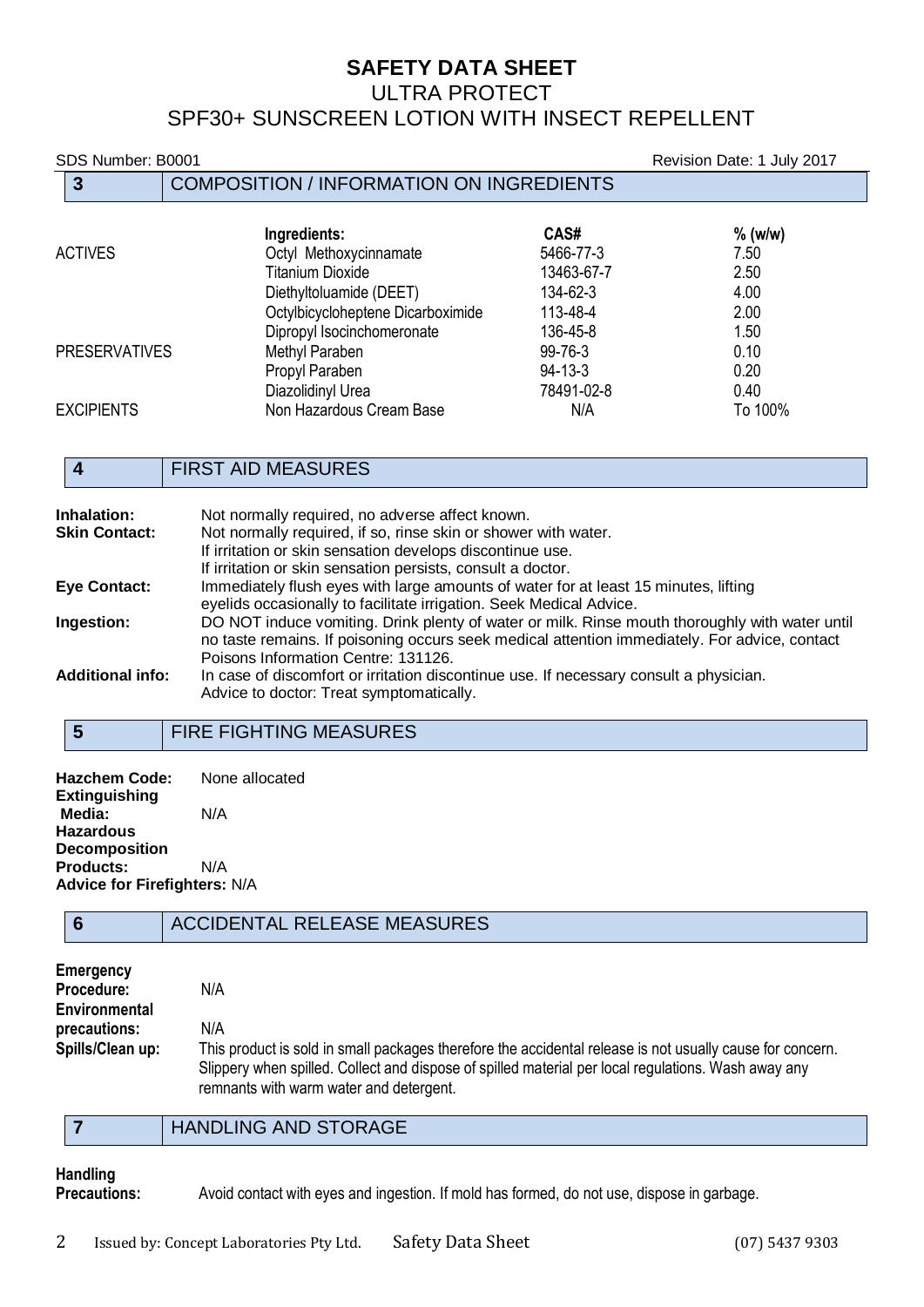# **SAFETY DATA SHEET** ULTRA PROTECT SPF30+ SUNSCREEN LOTION WITH INSECT REPELLENT

| SDS Number: B0001            |                                                                                                                                                                                                                                                                                                                                                                                                        | Revision Date: 1 July 2017                                                                                                                                                |
|------------------------------|--------------------------------------------------------------------------------------------------------------------------------------------------------------------------------------------------------------------------------------------------------------------------------------------------------------------------------------------------------------------------------------------------------|---------------------------------------------------------------------------------------------------------------------------------------------------------------------------|
| Storage:                     | Store in cool, dry, well-ventilated area. Store below 30°C. Product is not defined as a dangerous good. It will<br>be stable and effective for at least 3 years if stored below 30°C in a cool, dry place out of the reach of<br>children it its original container, and kept closed when not in use. Do not store in direct sunlight.<br>Handle with care and avoid spillage on the floor (slippage). |                                                                                                                                                                           |
| 8                            |                                                                                                                                                                                                                                                                                                                                                                                                        | EXPOSURE CONTROL/PERSONAL PROTECTION                                                                                                                                      |
| <b>Exposure Controls:</b>    |                                                                                                                                                                                                                                                                                                                                                                                                        | This product contains Diethyltoluamide (DEET), which may be dangerous when used in large<br>quantities or for long periods.                                               |
| <b>Engineering Controls:</b> |                                                                                                                                                                                                                                                                                                                                                                                                        | Not required.                                                                                                                                                             |
| <b>Personal Protection:</b>  |                                                                                                                                                                                                                                                                                                                                                                                                        | Keep out of reach of children. Avoid application to the hands of infants. Avoid<br>contact with food and utensils. Avoid contact with eyes. Discontinue use if irritation |

or skin sensitisation develops. Seek medical advice if skin sensitisation persists.

# **9** PHYSICAL AND CHEMICAL PROPERTIES

| Physical State @20 <sup>°C</sup><br><b>Appearance/Colour:</b> | ∟otion<br>White to Off-White                                                                                                                           | Spec. Gravity:<br>Viscosity: | $1 \pm 0.1$ g/mL @ 20-25°C<br>>60,000 cPs |
|---------------------------------------------------------------|--------------------------------------------------------------------------------------------------------------------------------------------------------|------------------------------|-------------------------------------------|
| Solubility:                                                   | Dispersable                                                                                                                                            | pH:                          | $5.0 - 7.0$                               |
| <b>Melting/Boiling Point:</b>                                 | 100°C.                                                                                                                                                 | <b>Flash Point:</b>          | N/A                                       |
| <b>Reactivity:</b>                                            | May have a solvent effect on soft plastics, vinyl, leather goods, polished and painted surfaces,<br>watch covers, contact lenses and synthetic fibres. |                              |                                           |

### **10** STABILITY AND REACTIVITY

| <b>Chemical Stability:</b><br><b>Conditions to Avoid:</b>         | Product is stable under normal conditions of use.<br>High temperatures (store below 30°C) and direct sunlight.<br>Protect against physical damage. |
|-------------------------------------------------------------------|----------------------------------------------------------------------------------------------------------------------------------------------------|
| <b>Hazardous</b><br>Decomposition:<br><b>Hazardous Reactions:</b> | N/A<br>Will not occur.                                                                                                                             |

### **11** TOXOLOGICAL INFORMATION

### **HEALTH EFFECTS**

| Ingestion:                                                                                                | Low toxicity. Considered an unlikely route of entry in commercial/industrial environments.                                                                                                                                                                                                                                                                                                                                                                                                          |  |
|-----------------------------------------------------------------------------------------------------------|-----------------------------------------------------------------------------------------------------------------------------------------------------------------------------------------------------------------------------------------------------------------------------------------------------------------------------------------------------------------------------------------------------------------------------------------------------------------------------------------------------|--|
| <b>Eye Irritation</b>                                                                                     | May cause eye irritation. Avoid contact with eyes.                                                                                                                                                                                                                                                                                                                                                                                                                                                  |  |
| <b>Skin Irritation:</b>                                                                                   | May cause skin irritation.                                                                                                                                                                                                                                                                                                                                                                                                                                                                          |  |
| Inhalation:                                                                                               | None Known.                                                                                                                                                                                                                                                                                                                                                                                                                                                                                         |  |
|                                                                                                           | Skin sensitisation: Prolonged exposure to DEET may lead to skin sensitisation.                                                                                                                                                                                                                                                                                                                                                                                                                      |  |
| Chronic Health Effects: This product contains Diethyltoluamide (DEET) which may be dangerous when used in |                                                                                                                                                                                                                                                                                                                                                                                                                                                                                                     |  |
|                                                                                                           | large quantities or for a long period of time, mainly due to the possibility of systemic toxicity as DEET<br>can be absorbed through skin. FOR ADULTS: 3-6 months may be considered a long period if<br>approximately 120g of DEET (ie 3L of products) was used each month. FOR ONE YEAR OLD<br>INFANTS: 3-6 months may be considered a long period if 12g of DEET (300g of product) was used<br>each month. One may require 3-6 months of no applications to rid your system of the absorbed DEET. |  |